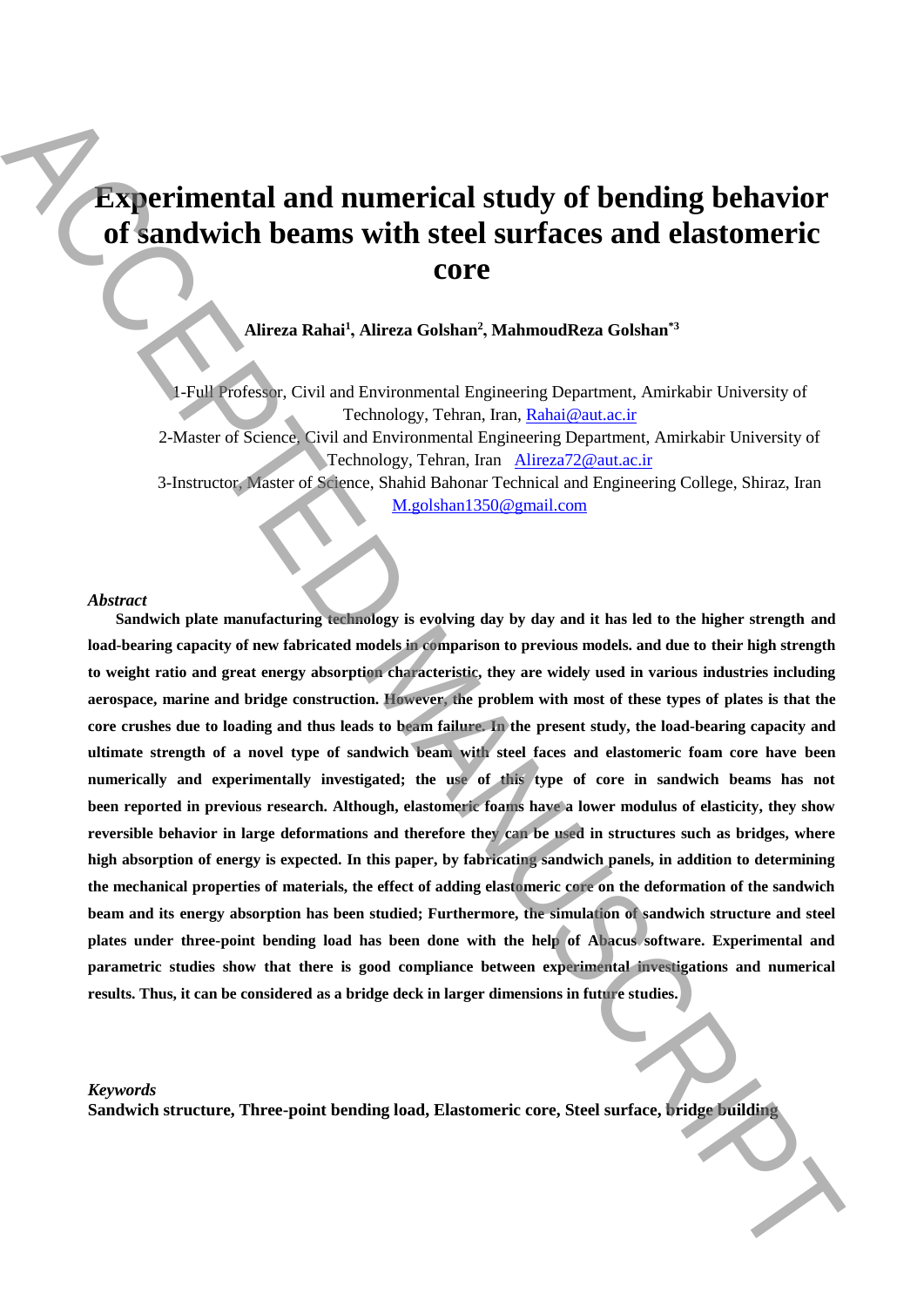## **1-Introduction**

Conventional sandwich beams consist of two thin face sheets and a thick core. The face sheets are made of hard, high-strength, and high-density materials such as steel or composites which are joined by low-density materials called cores. Sandwich beams with different designs are used in different industries; depending on the application of these members, Different materials for cores and faces are used to fabricate them [1].

With the advent of new manufacturing technologies, sandwich panels have gained a wider position as structural and non-structural members in various industries. The wide variety of sandwich beams with different design variables as well as modern design methods, has made it possible to produce members with valuable capabilities and high efficiency in various industrial applications. Today, the unique performance of sandwich beams has made their use common in various industries, including maritime transport, aerospace and automotive industries [2, 3]. According to studies by Murton [4], the weight of sandwich panel bridge decks is about one-fifth of reinforced concrete decks.

If it is decided to fill the entire space between the top and bottom faces with a material, it will be selected from materials with high volume and low weight, which also have adequate strength and stiffness. The best materials for this purpose are foams. Foam cores are inexpensive and have a high rigidity to weight ratio, however, low strength and low tensile modulus are considered as their disadvantages. These foams include Poly Vinyl Chloride (PVC), polyurethane, and polypropylene foams [5].

Since the core used for the sandwich beams studied in this article is made of foam, more attention has been paid to the research done on foam cores. Tagarielli et al. [6] used a type of PVC foam, which had high strength and modulus of elasticity, as the core in sandwich panels. They indicated that the initial modulus of elasticity observed under tension was 10GPa, the tensile strength was 220MPa, and the compressive strength when micro buckling occurred in the foam was 150MPa. They also mentioned that shear strength for this foam was 1MPa.Triantfillou and Gibson [7] used a type of polyurethane foam with a modulus of 1.6GPa and the strength of 127MPa to investigate the failure mechanisms of sandwich panels. Corigliano et al. [8] used a type of syntactic foam that had high mechanical properties and mainly demonstrated a linear behavior in the stress-strain curves under tension and compression. The foam used by Mines and Alias [9] consisted of two types of PVC foam. Moreover, Flores and Li [10] used Antitreduction is a second of the same of the same of the same of the same of the same of the same of the same of the same of the same of the same of the same of the same of the same of the same of the same of the same of

Rohacell foam, which had relatively high mechanical properties compared to the foams used in industry.

Tarek Hassan and Reis [11] reinforced the sandwich panels made up of Fiber Reinforced Polymer (FRP), as shown in Fig. 1, by inserting threedimensional fibers in the core which leads to connecting the top layer to the bottom layer in order to Increase and investigate the strength of the sandwich panel.



**Figure 1: Schematic of 3D FRP sandwich panel [11]**

They plotted the load-displacement curve of 1.5" and 2.5" thick panels under the as shown in Fig.2. Based on the obtained results, they concluded that the behavior of the panel was linear before the initiation of the first crack in the core foam and then became nonlinear afterwards. Finally, it was found that the reason for the failure of all specimens was the rupture of the face sheets.



**Fig. 2: Three-point bending test on sandwich panels**

In 2015, Hashem et al [12] evaluated a trapezoidalshaped structure consisting of two Glass Fiber Reinforced Polymer (GFRP) faces and a low-density trapezoidal polyurethane foam core, shown in Fig. 3, for sandwich beams. The specimen was made in small scale and then subjected to static bending test to investigate the ultimate load capacity and force-displacement behavior of the panels. The initial failure state for all specimens was the local buckling of the top compressive face sheet; finally, due to the crushing of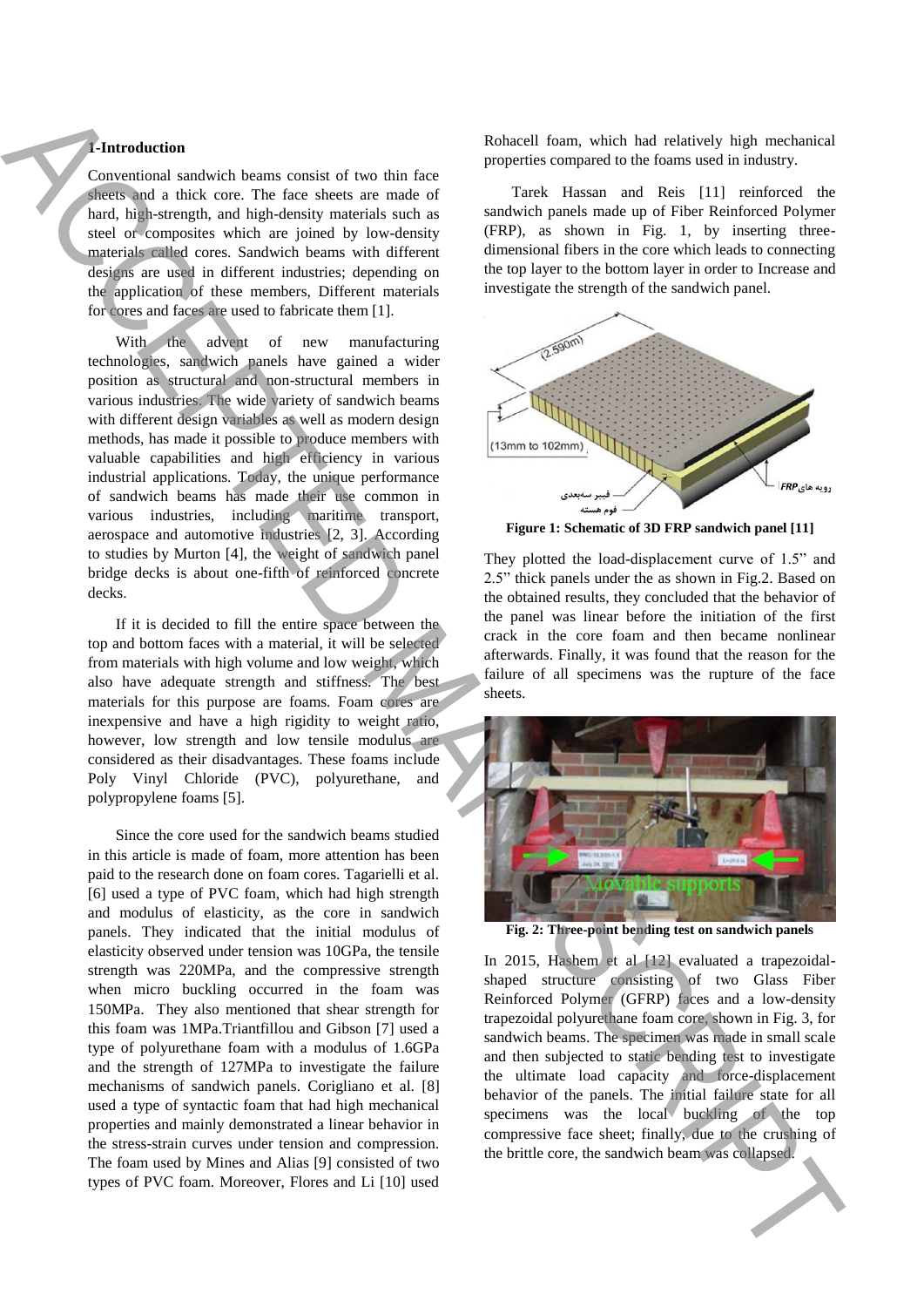

**Figure 3: Trapezoidal sandwich beam [12]**

Camata and Shing [13] studied the fatigue of sandwich-panel bridge decks with FRP faces and honeycomb core experimentally and numerically. The purpose of their study was to determine the performance of this type of beam under cyclic loadings. They identified that the delamination of the face sheets and their separation from the honeycomb core was the main mode of failure in this type of beam.

#### **2-Methodology**

Sandwich structures have been widely used in various industries such as aerospace, marine and bridge construction due to their high strength-to-weight ratio and energy absorption. Besides, Finite element method has provided a valuable tool for simulating these beams [14-15]. As it has been mentioned, in most cases, the rupture and failure of brittle cores is the main cause of beam failures, which is why in this paper the failure modes related to the core are eliminated due to the elastomeric properties of the core material and instead, hyperelastic performance that can model the nonlinear behavior of the foam is used in finite element models. Due to the lack of similar research history on sandwich beams with steel faces and elastomeric foam cores, the results of this study can provide useful outcomes for the use of this type of sandwich beams. From the energy of the matrix in each of the matrix in each of the matrix in each of the matrix in each of the matrix in each of the matrix in the matrix in the matrix in the matrix in the matrix in the matrix in the matr

#### **3-Results and Discussion**

Although extensive studies have been carried out on load-bearing behavior and different types of failure in sandwich beams with various faces and cores, sandwich beams with elastomeric foam cores have not been studied so far. The results presented in this study showed that the behavior of the core in these beams is different from the behavior assumed for sandwich beams with brittle cores. It might assumed that the use of this type of foam does not sufficiently increase the load-bearing capacity of the beam and in order to increase the load-bearing capacity the use of common brittle foams is more appropriate, however, a look at the results of this study shows that the use of elastomeric

foams has specific advantages, including the elimination of core failure modes in comparison to brittle foams which lack such advantage.

Experimental studies performed on elastomeric foam showed entirely different and highly nonlinear stress-strain relationships under different loads, including tension, compression, and shear. Therefore, foam behavior was simulated based on hyperelastic theory. In order to reproduce the stress-strain curve, the proposed energy functions in different references were used; among these functions, the most convergent results with experimental results were obtained by the first-order Mooney-Rivlin function.

The results show that using elastomeric core in sandwich beams improves the mechanical properties of the specimens such as energy absorption and maximum load-bearing capacity compared to these parameters in cases where only steel plates are used. However, this increase is different for sandwich panels with different face sheets. Despite the fact that using elastomeric plates demonstrated weak performance in transferring stress between the top and bottom face sheets, advantages such as regaining the load-bearing capacity after the face sheets' failure was a valuable advantage of using these sandwich beams.

One of the disadvantages of using these foams as core was low stiffness and large deformation of the beam due to elastomeric properties; it can be eliminated by increasing the elasticity modulus of elastomeric foams.

Due to the low stiffness of the elastomeric foam and therefore the reduction of the forces between the face and the core layers, no damage of the delamination of the face sheets from the foam core was observed in these beams. Based on the experimental observations and finite element models simulation in this study, it was observed that the ratio of energy absorption increase was more significant compared to the ratio of load-bearing capacity increase in these beams.

## **3- Conclusion**

Sandwich beams with elastomeric cores show reversible behavior in large deformations. Therefore, they are very suitable for applications such as bridge decks where high absorption of energy is required. These types of foams have some residual strength in case of face sheets damage, unlike crushing foams which completely lose their load-bearing capacity when the face sheets lose their strength. Thus, by strengthening the shear capacity of the core, this type of structure can be studied and evaluated as bridges' deck which need to absorb high